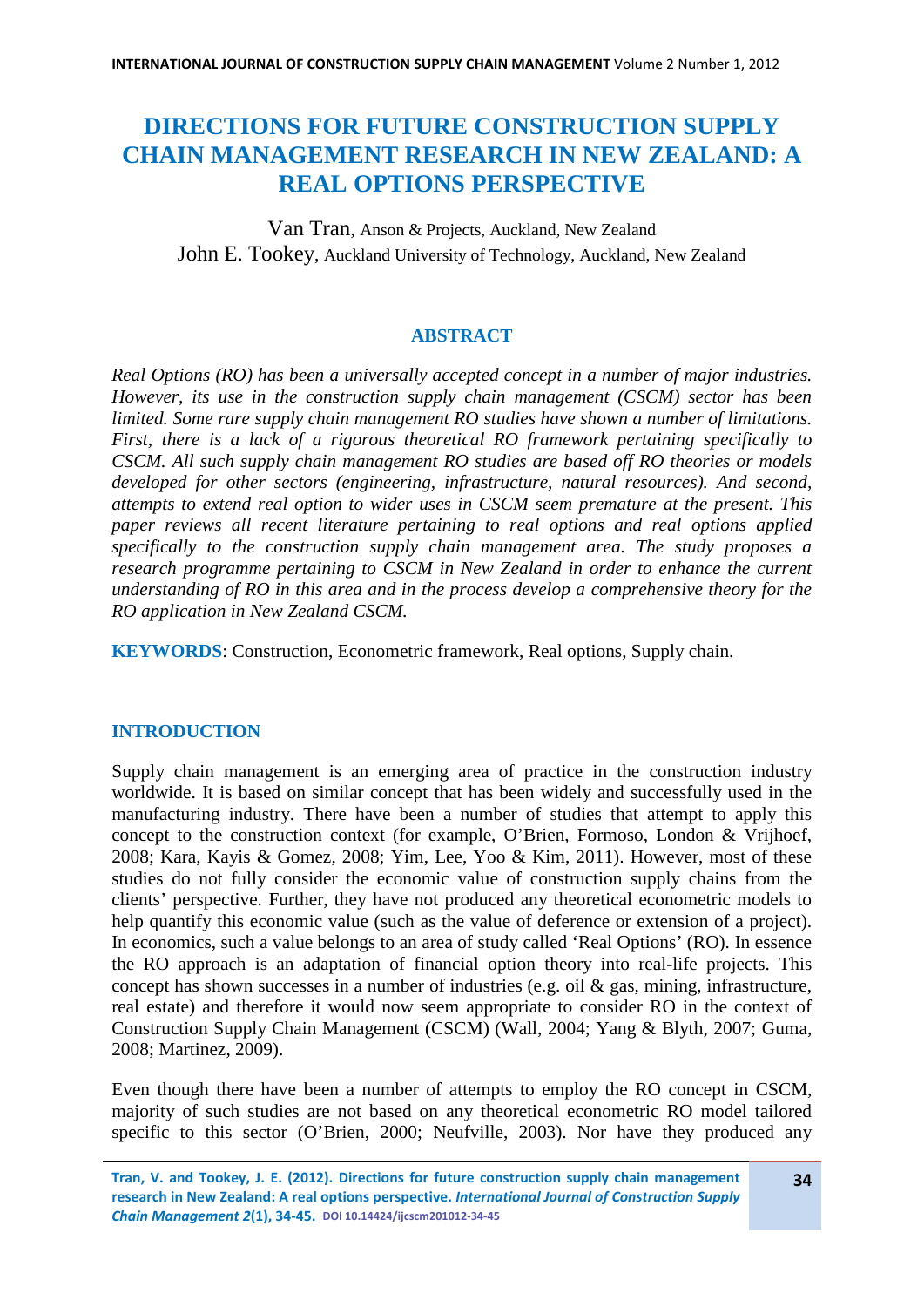significant results which can potentially lead to a successful formation of the theoretical model. As a consequence, the results produced by these studies are dubious at best. Furthermore, any extensions of real options theory in this sector are premature.

This paper aims to survey all literature pertaining to the RO concept in CSCM and define a framework for future research in this area. Longer term it is intended to develop this framework into a theoretical econometric RO model for CSCM in New Zealand. The paper begins with a background on CSCM and argues for the need of an econometric model in this sector. It then gives some information on the background of RO and its applications. Following this is a section that discusses the limitations of current RO studies in CSCM and offers future research programmes pertaining to this area; and finally concluding remarks on future directions for construction supply chain management research from a RO perspective in New Zealand.

# **CONSTRUCTION SUPPLY CHAIN MANAGEMENT AND THE NEED FOR A ROBUST ECONOMETRIC MODEL**

# **Supply Chain Management**

Construction Supply Chain Management (CSCM) is defined as "a system where suppliers, contractors, clients and their agents work together in coordination to install and utilise information in order to produce, deliver materials, plant, temporary works, equipment and labour and/or other resources for construction projects" (Hatmoko & Scott, 2010 p.36). It is an emerging area of practice which has been inspired by manufacturing supply chain management (MSCM). However, there are substantial and marked differences between these two disciplines. The major emphasis of MSCM is on modelling of production volume; whereas CSCM is primarily concerned with the coordination of discrete quantities of materials (and associated specialty engineering services) that must be delivered to specific construction projects (O'Brien et al, 2008).

Supply Chain Management (SCM) as a whole takes a systems view of the production activities of autonomous production units (subcontractors and suppliers in construction) and seeks global optimisation of these activities. In essence therefore the SCM *weltenschauung* is that system performance supercedes individual operation optimisation. The system view of SCM contrasts with the hierarchical approach of traditional methods, where individual activities such as planning, controlling and contracting for projects are optimised separately. Hence, SCM allows for improved understanding of firms' production costs and capabilities (particularly under the uncertain and changing conditions that characterise modern construction sites). In turn, this understanding provides a rational basis to improve coordination and control on construction projects. As a consequence, production activities can be better planned and adjusted and, by linking to costs, contracts can be formed that promote optimal supply-chain performance (O'Brien, 2000).

In construction, SCM encompasses a wide range of related discipline areas (Hatmoko  $\&$ Scott, 2010). Some typical thematic considered in a CSCM study are flows of materials, labour, information, plant, equipment and temporary works which may originate from various parties. Impacts of various CSCM practices on project performance are measured. Often, CSCM results are obtained through a combination of a survey and the development of simulation models. However, the majority of research pertaining to CSCM has been limited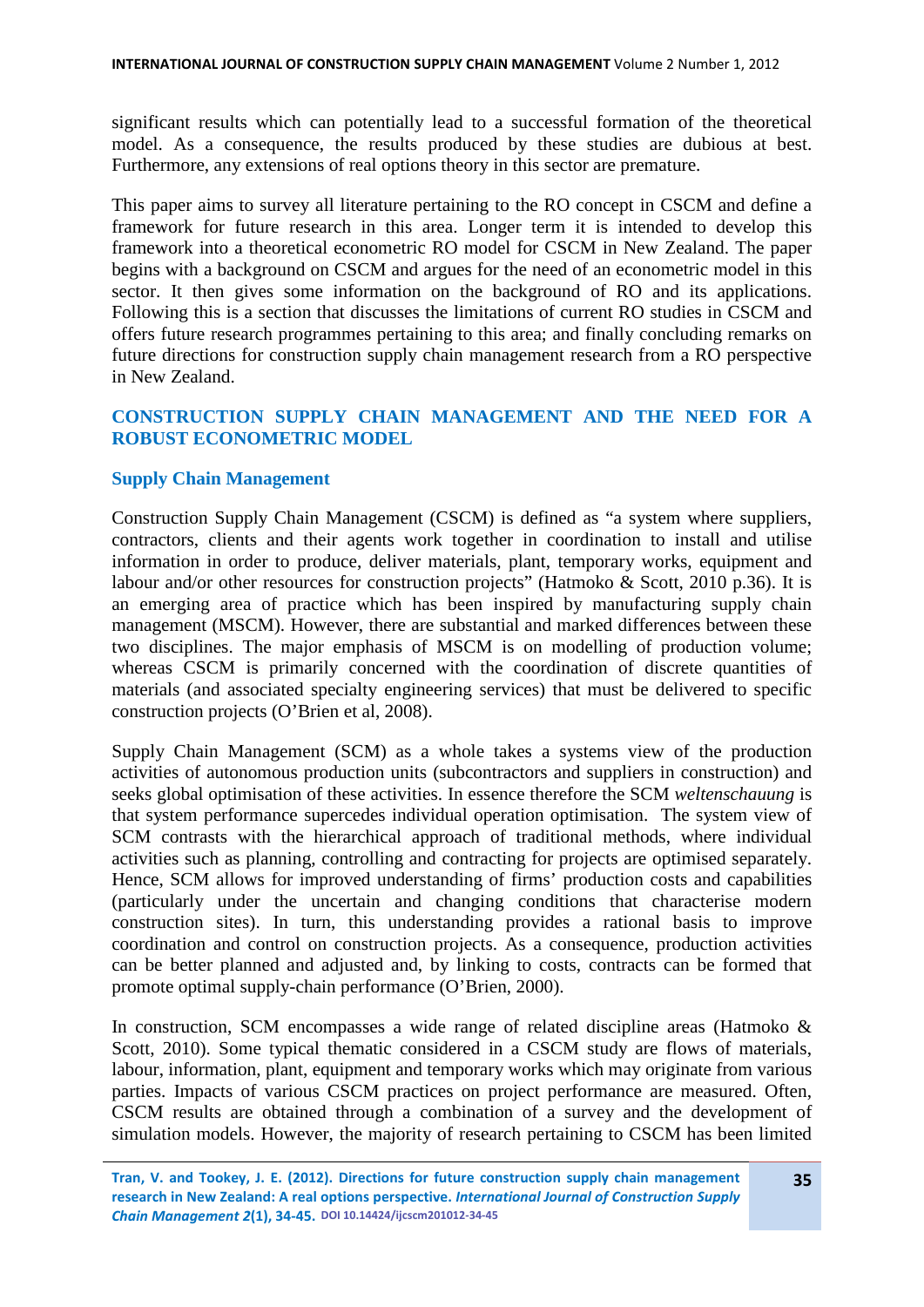to logistical issues of the supply chain, e.g. quality rates, inventory, lead-time and production cost (Vrijhoef & Koskela, 1999; Vidalakis, Tookey & Sommerville, 2011), with a smaller number of studies exploring other issues such as relationships between contractor, subcontractor and supplier (Greenwood, 2001; Kale and Arditi, 2001), just-in-time (JIT) practice (Koskela, 1992; Tommelein & Li, 1999), economic perspective of CSCM (Spinler, Huchzermeier & Kleindorfer, 2002), risks in SCM (Kara et al, 2008; Yim et al, 2011), decision making in CSCM (Nemhart, Shi & Aktan, 2005; Kaare & Koppel, 2010) and costs (O'Brien, 2000).

Despite the wide-ranging themes addressed by recent CSCM research, there have not been many studies exploring the effects of clients on CSCM strategies and their implementation. This appears to be a significant 'missed opportunity' in research and, the authors contend that this is a knowledge gap that needs to be addressed. Clients are ultimately the pivotal stakeholders in the construction process. Clients create demand for the built product and provide the finance essential to sustaining the construction industry as a whole. In the final analysis it is the client that decides whether the project fulfils expectations in terms of time cost and quality. Furthermore, understanding clients' role in CSCM is essential since they need flexibility in the timing of investments, along with any subsidiary decisions related to project delivery. Consequently it would seem apparent that there is a pressing need to provide clients with the necessary financial assessment tools to be able to evaluate the potential impact of any CSCM decisions undertaken. If the modern construction industry competes on the basis of the efficacy of its supply chain, it would seem logical to develop our understanding of the economic value proposition of CSCM from the clients' perspective.

# **A Need for a Robust Econometric Model in CSCM**

According to Vrijhoef and Koskela (1999), construction supply chains remain problematic. They continue to have significant issues with both physical waste and cost. A principle reason for this is due to myopic controls focussing on effects rather than causes. This problem is deepened further by construction's fundamentally fragmented character and its confrontational procurement, contracting and tendering environment. For instance, in a project, separate companies (and sometimes divisions of the same company) will have a tendency to manage their own parts of the process in isolation, without considering the impacts of their behaviours on other activities in the chain. As a consequence, SCM application in the construction industry may be seriously hindered. Vrijhoef and Koskela (1999) propose a number of ideas to improve CSCM. First, the SCM methodology can be redesigned by reconfiguring the supply chain's structure for each project under consideration. Second, controlling mechanisms need to be put in place to coordinate the supply chain according to the new configuration. And finally, the system has to be reviewed in order to make continuous improvements. This view has been subsequently echoed by various authors (e.g. Kara et al, 2008 or Kaare & Koppel, 2012). Christopher and Peck (2005) concur that by applying principles proposed by Vrijhoef and Koskela (1999) offers the opportunity to create resilient supply chains. Further, Christopher and Peck (2005) observed that resilience in the supply chain can be substantially enhanced through the creation of a culture of risk management assessment and management in construction organisations. By doing so, the concept of SCM can be understood by different corporate entities and risks can be identified and managed effectively.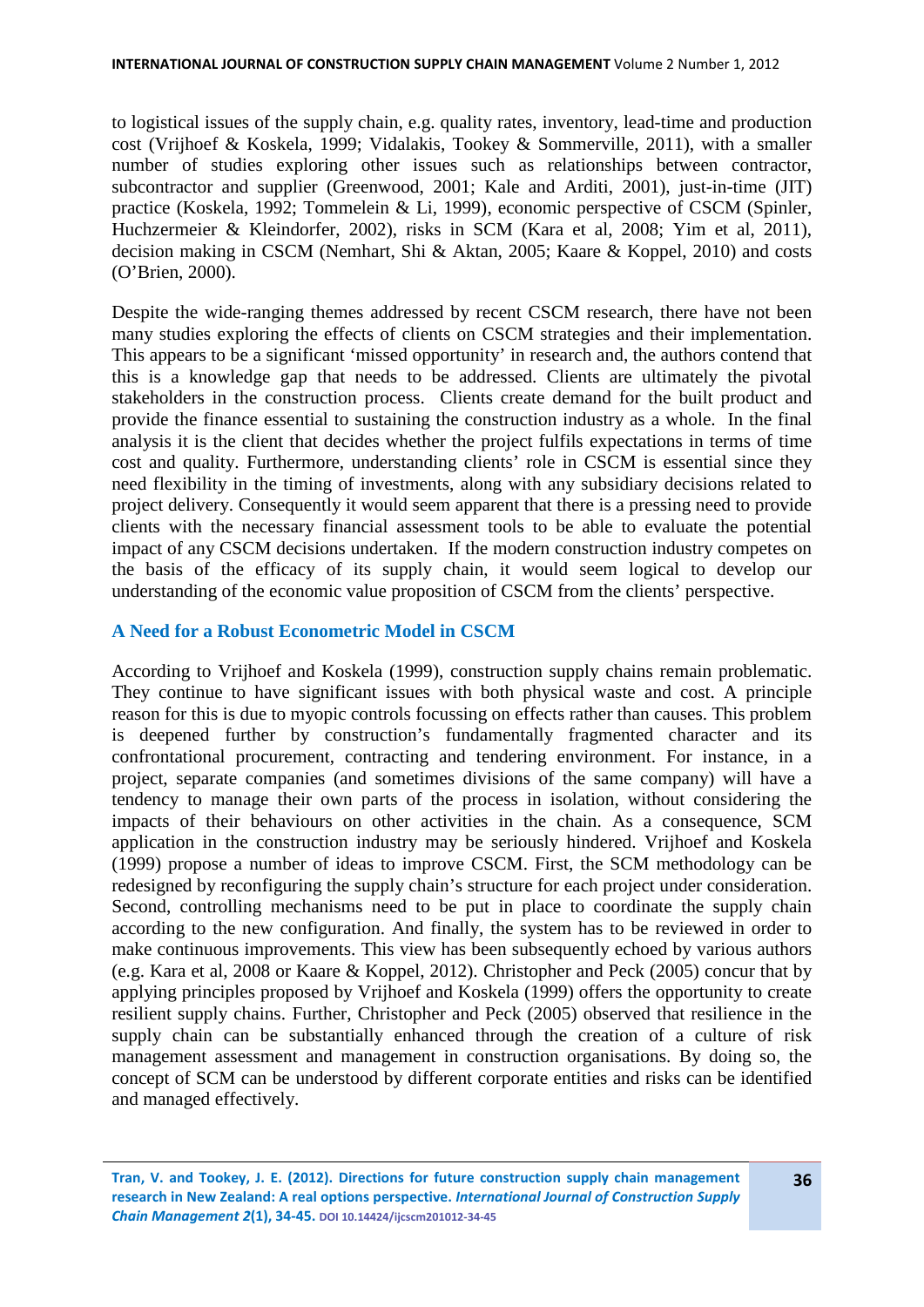However, O'Brien (2000) cautioned against foregoing economic values when applying SCM in construction projects. O'Brien contended that it was essential to balance the downward cost pressures introduced by commercial acuity with the benefits that may accrue from process efficiency. There needs to be a pragmatic balance between these competing forces. However in light of current CSCM studies, such consideration has been partial. In some areas of SCM application, considerations have been given to the reduction of costs (especially logistical costs), lead-time and inventory in the supply chain. In view of the large share of these costs in construction projects, such focus is fully appropriate. In other areas, the focus is on the impact of the supply chain on site activities. In such cases, the goal is to reduce site costs and duration. Here, the primary consideration is to ensure material (and labour) flows to the site for the sake of avoiding disturbances in the workflow (Vrijhoef & Koskela, 1999). Even though these considerations are useful and appropriate for the context in which they are carried out, in practice all areas in CSCM are intimately interrelated.

A classic conundrum for SCM practitioners is in establishing and improving measures of supply chain dependability. However to assess dependability of a supply chain without addressing the rationale for the construction of the supply chain (procurement system, cost criteria, non-price attribute selection etc.) would be ultimately futile. Therefore, in practice, good management and control of internal processes together with more open information flows within and between organisations can do much to help (Christopher & Peck, 2005). O'Brien (2000) suggested further research into four areas in order to improve the current understanding of CSCM. The most relevant to the current research theme concerns the development of econometric measures of supply-chain performance.

Econometric models, once developed, can generalise more specific models and test the propositions of such models. More importantly, such econometric measures allow for the generation of an empirical database that can demonstrate the performance gains that may be realistically achievable through the implementation of supply-chain management techniques. This in turn helps to speed adoption of these techniques across the construction industry.

# **REAL OPTIONS**

# **Background on Real Options**

One econometric measure believed to be able to incorporate managerial preferences and flexibility into the decision making process of construction project SCM is Real Options (RO). In this section we provide a background on RO and rationalise as to why this technique may be applicable for CSCM. Of all literature reviewed pertaining to CSCM, only a handful has attempted to apply the concept of ROs in their analysis in order to examine the added value of flexibility to the projects under consideration (e.g. Spinler et al, 2002; Yim et al, 2011; Nembhart et al, 2005). The concept of RO is essentially an adoption of the financial industry's Options Theory to real-life projects. This is typically in the form of different types of investments in construction, mining or oil & gas industries - hence the name 'Real Options'. The RO methodology has mainly been used for evaluation purposes. As such, it is very much suitable for a CSCM analysis from the Clients' perspective since it may be used to evaluate with/without or before/after contentions in the financial space.

RO has on a number of occasions been proposed as a technique with significant potential in the evaluation of investments under uncertainty (Nuefville, 2003; Birge, 2012). Such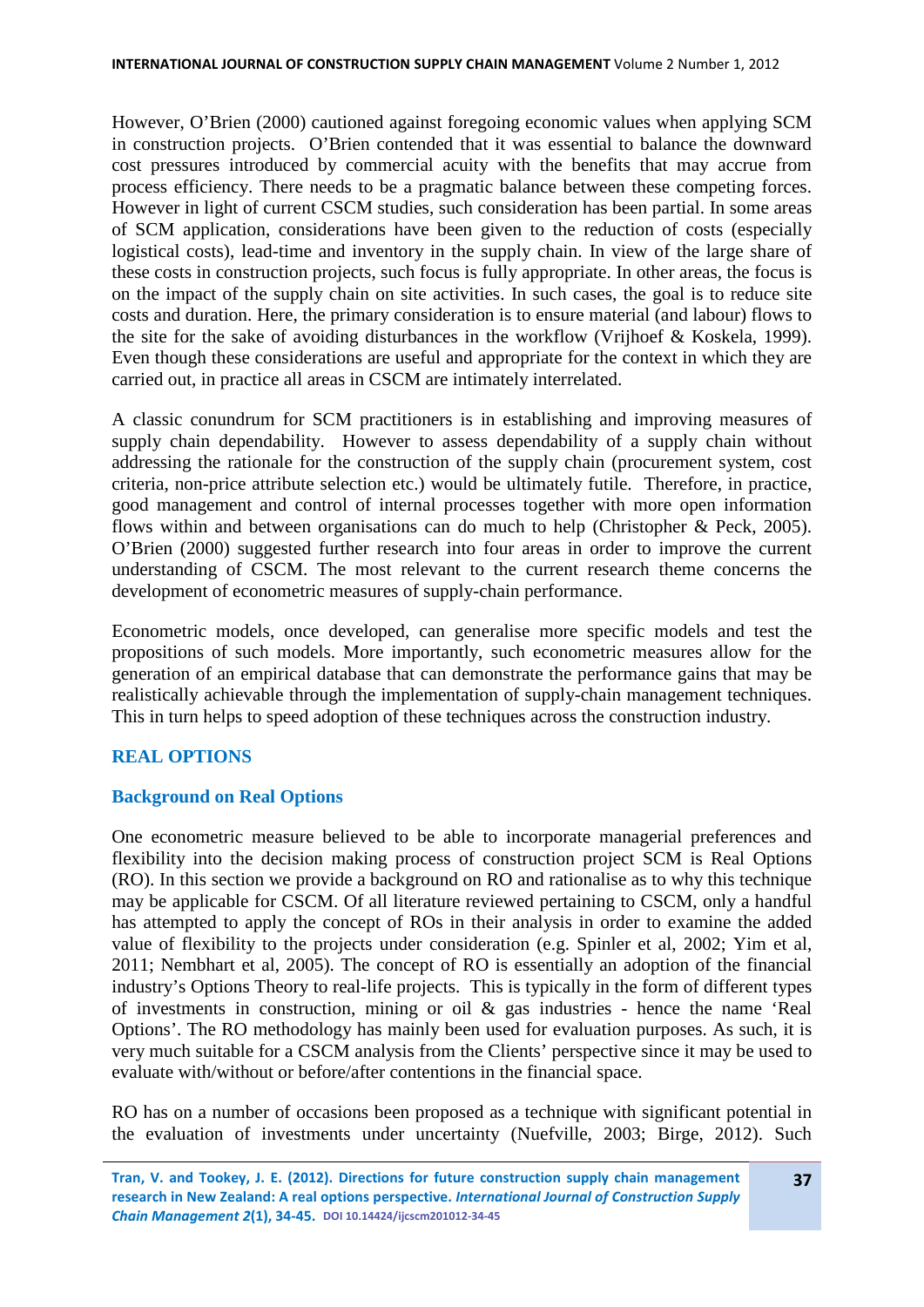uncertainty is induced by constant changes in the market place and can have significant effects on the value of a project. The effect of uncertainty is that at the completion of a project or investment cycle, actual returns on an investment may have drastically different expected return. Under these conditions, RO tends to perform better than the conventional Net Present Value (NPV) methods due to the inclusion of management flexibility (Dimitrakopoulos, 2010). Managerial flexibility here arises from the fact that as new information arrives; uncertainty about market conditions and future cash flows is gradually resolved. Consequently, management has flexibility to alter the company's operating strategy in order to capitalise on favourable future opportunities or mitigate losses by deferring, expanding, contracting, abandoning or otherwise altering the project at different stages of its operating life accordingly (Trigeorgis, 1996). This flexibility allows managers to modify the project in accordance to changes. Ultimately, the management flexibility inherent in RO provides the company opportunities to maximise the upside potential while limiting the downside losses (Martinez, 2009).

Construction investments, like other real-life investments, have three important characteristics. First, the investment is partially or completely irreversible, i.e. once invested, the capital costs become totally or partially sunk. Second, there is always uncertainty over the future return from the investment. Finally, both management of a company and investors have the flexibility in timing the investment, i.e. choices between abandoning, expanding or contracting the project operations. However, traditional NPV-based project evaluation methods cannot incorporate these three characteristics (Yang and Blyth 2007) since projections of future values assume linear rates of depreciation/appreciation and 'steady state' outcomes. Essentially, RO works by adjusting for risk within the cash flow components while NPV discounts for risk at the aggregate net cash flow. This seemingly small difference allows RO to differentiate assets according to their unique risk characteristics, while the conventional NPV approach cannot (Samis, Davis, Laughton & Poulin, 2006; Samis, Davis & Laughton, 2007). Another advantage of RO over NPV is the way it handles discount rates: while NPV uses risk-adjusted discount rate, RO utilises a risk-free rate (or lending rate when risk-free rate is not available) to discount the cash flows in the evaluation of the project (Smith & McCardle, 1996; Walls, 2004; Martinez, 2009). Therefore, when applying discounting procedures, a project estimated by RO yields higher values than one estimated by the conventional NPV method. Although the difference in risk-adjustment between the NPV and RO evaluation methods appears to be nuanced, its consequences are potentially large. In the latter case, it allows senior management to use market information to determine the underlying structure of risk adjustments for uncertain variables (Samis et al, 2007).

It must be noted that the NPV and RO evaluation methods share many features. Both see assets as portfolios of uncertain cash flows received at a series of times in the future. In the absence of flexibility, the only difference between the two approaches is the manner of accounting for the effect of cash flow uncertainty on asset value. Trigeorgis (1996) recommended against scraping altogether the traditional NPV method. Using a case in the mining industry as an example, Dimitrakopoulos and Sabour (2007) found that there is a lack of procedures for testing the usefulness and advantages of RO over the static NPV method in practice. The authors hence contended "it is not yet clear whether RO can deal with the complexity of mining projects and whether it can really be applied to making decisions that can improve project value" (Dimitrakopoulos & Sabour 2007 p.1). Nonetheless, RO could become a useful tool for decision makers and investors to quantitatively analyse the impacts of uncertainty on investments (Yang & Blyth 2007).

**Tran, V. and Tookey, J. E. (2012). Directions for future construction supply chain management research in New Zealand: A real options perspective.** *International Journal of Construction Supply Chain Management 2***(1), 34-45. DOI 10.14424/ijcscm201012-34-45**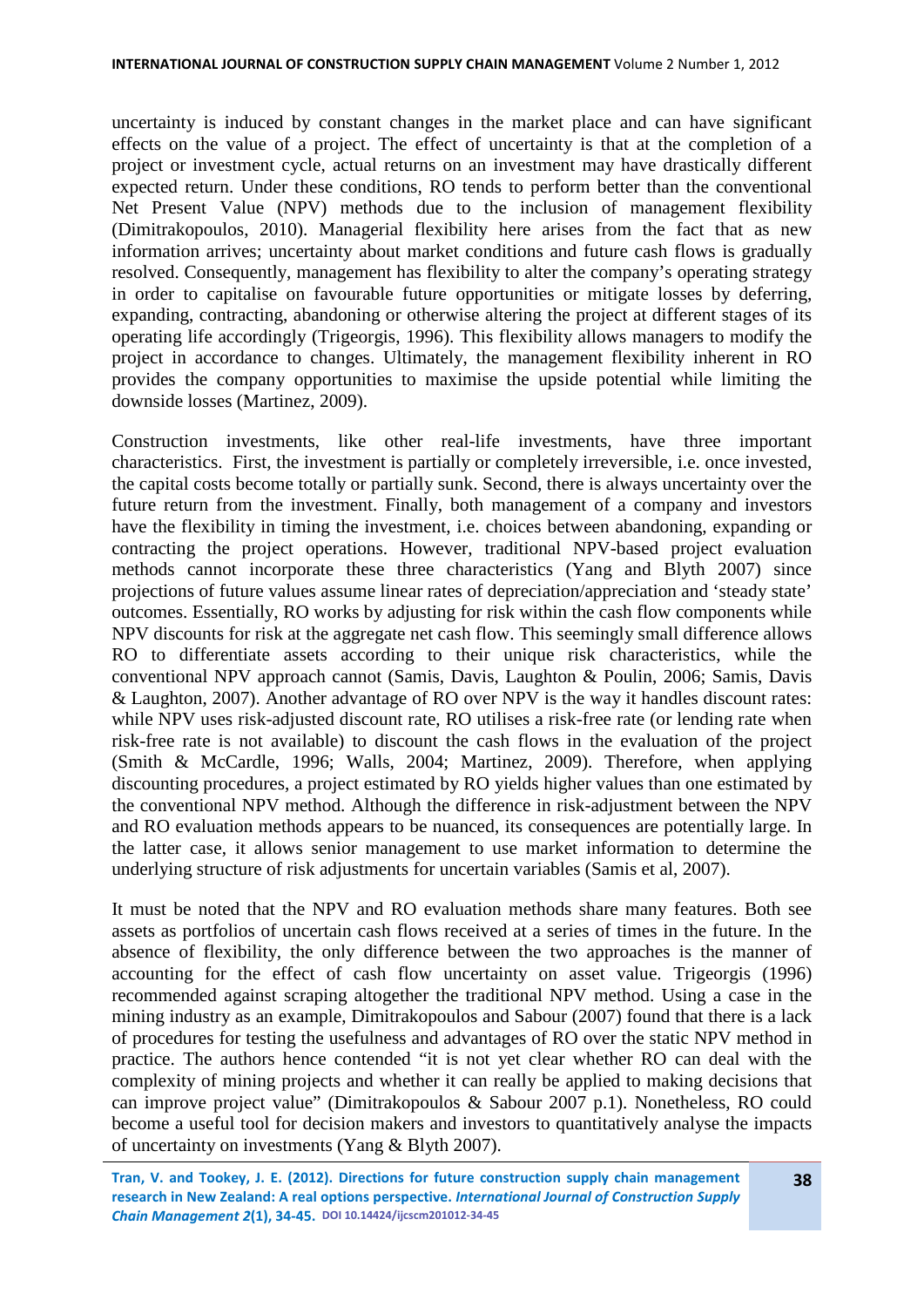### **Applications of Real Options**

Real Options has been studied and has had extensive application in the natural resources industries. In mining, RO is widely used to evaluate projects under a wide range of uncertainty and risk. Risk in this industry arises from uncertainty in orebody estimations to operational uncertainty (mining and processing) to economic uncertainty (commodity prices and foreign exchange). For instance, despite recent advances in exploration and ore estimation techniques, the amount of resource within a deposit can never be known with certainty. Further, since ore quality varies substantially throughout the deposit, the assumption of constant resource extraction rate throughout the lifetime of the mine is an extreme simplification. By using RO, mining companies are able to capture the upside potentials while significantly reducing the downside risks in their positions by means of leveraging the managerial flexibility provided by this method (Martinez, 2009).

Recently, there have been a number of attempts to apply RO to the construction industry. Chiara, Garvin and Vecer (2007) studied a case concerning multiple exercise dates in a limited revenue guarantee venture in a Build-Operate-Transfer (BOT) toll road project with a fixed concession period. In this model, they consider a revenue guarantee as a particular type of real options, a discrete-exercise option. The decision process in this study is multi-stage with a return associated to each decision and the objective is to determine the optimal decision policy. Once the decision is made, the fair value guarantee, given by the expectation of the sum of the payoffs relative to the optimal stopping time, is discounted back to the present. Along this line of research, Ford, Lander and Voy (2001) investigated the strategic flexibility involved in a complex civil project. They found that using a structured real option approach in construction management can increase returns through improved project planning and management. Similarly, Rose (1998) applied RO to another BOT project, the City Link project in Melbourne, Australia. RO was used to consider the effects of interacting embedded options available to the contractor, 'Transurban'. Rose (1998) considered key underlying risk factors and found that by deferring the payment to the Government, 'Transurban' was able to add an extra value to its book (which actually accounted for more than half of the firm's market share values).

In the real estate industry, there is an extensive body of literature on RO (for example Barman & Nash, 2010; Guma, 2011). Property development companies often use land options to secure rights for a piece of land. If the value of the property is deemed to be valuable, the land will be bought; otherwise the development company simply walks away and lets the option expire. Property management companies on the other hand are more concerned with the types of tenants or types of usage the properties should offer to their tenants, e.g. commercial or residential or mixed use. Options considered in such instances are often switched options (conversion from one building type to another, e.g. from commercial building tailored to corporate clients to one tailored to retailers), or mixed lease (combination of different tenant types). The result is that there is a good understanding of the real option concept in the real estate sector. Furthermore, there is actually an econometric RO model tailored specific to the construction industry i.e. the Samuelson-McKean formula. The Samuelson-McKean formula is a system of equations suitable for calculating the real estate option values. The Samuelson-McKean formula is based on the Black-Scholes formula (Hegels, 2005; Barman & Nash, 2007). The reason for this specific requirement is due to the nature of investments in this industry: first, most real estate options, such as land option, are considered 'Perpetual Options'. This means there is no expiration/maturity date, i.e. no time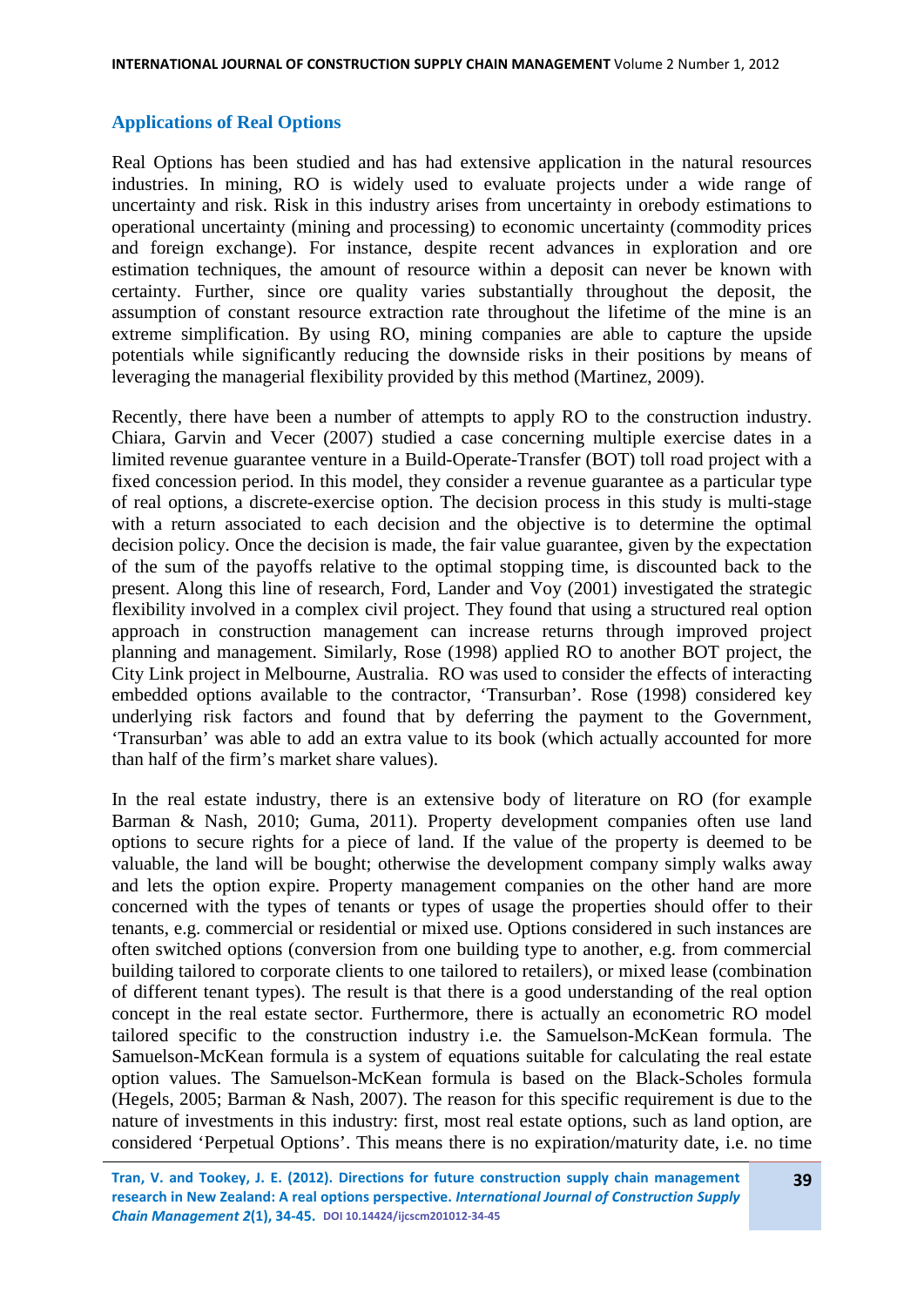upon which the land owner looses his/her ability to build. Second, property developer has time to build. When exercising the land option, it takes time to build (and much uncertainty can exist between the decision to develop and completion of that development). Finally, the accuracy of the current value of the underlying asset is not directly observable like one in the equity market (Callagy, 2012). Thanks to this theoretical econometric model for real options pertaining to real estate, the industry has enjoyed a number of successes in applying the RO concept to practice. Moreover, from this successful foundation, the real estate industry is able to experiment with various forms or techniques that can potentially benefit the RO concept further. In recent times, there have been a number of attempts to integrating engineeringbased techniques such as Monte Carlo simulation (MCS) or Binomial Tree (BT) with real options in valuing projects (Hegel, 2007; Barman & Nash, 2010). The results obtained using these techniques have been reported to be very close to the theoretical Samuelson-McKean values. It is therefore reasonably safe to say that the application of RO to the real estate industry has been a success (to a certain degree, due to the short-comings inherent in the real options methodology; but more successful than RO applications in mining or oil  $\&$  gas nonetheless).

In the CSCM context, as previously mentioned, there have also been a number of attempts to employ real options. The reasons for this employment are due chiefly to the recent realisations in this sector about advantages of RO over the traditional analysis methods. In traditional SCM analyses, considerations mainly rest on a forecast of demand for products and their associated costs. Typically, such an analysis consists of a single program for a specific model focusing on the project's cost orientation (not revenue management) and the project's NPV. The result of the traditional analysis is often used to support fixed designs which offer little flexibility (often with minimal ability to change) based on the immediate 'go/no go' investment decision type (Birge, 2012). RO is anticipated to be a better alternative to this type of traditional SCM analysis thanks to its ability to account for managerial flexibility.

Nembhart and his colleagues realised the importance of this flexibility (Nembhart et al, 2005). Their research tested the idea by developing a supply chain model in which a manufacturing firm could have the flexibility to select different suppliers, plant locations, and market regions and there can be an implementation time lag for the supply chain operations. Here a real options approach was used to estimate the value of flexibility and to determine the optimum strategy to manage the flexibility under uncertainty in the currency exchange rate. However, the study found that without considering time lag impact, the value of the operational flexibility was in fact significantly overestimated (Nembhart et al, 2005). This view is not shared by other authors. For instance, Sodal, Koekebakker and Aadland, (2007) applied a RO model to the shipping industry to value the option to switch between the drybulk and wet-bulk markets for a combination carrier (a ship type that is capable of operating in both markets but has fallen out of favour due to high price tags). They found that due to this inherent managerial flexibility, and depending on the market conditions, the shipping company's decision to re-enter the market could well be viable.

Along this line, Spinler et al (2002) consider capacity options on non-storable goods or dated services to assess the flexibility of trading partners in a supply chain contract in responding to uncertain future market environments and at providing a hedging instrument against pronounced spot market volatility. According to the authors, this consideration is an extension of the real options theory in that not only is the study aimed at assessing flexibility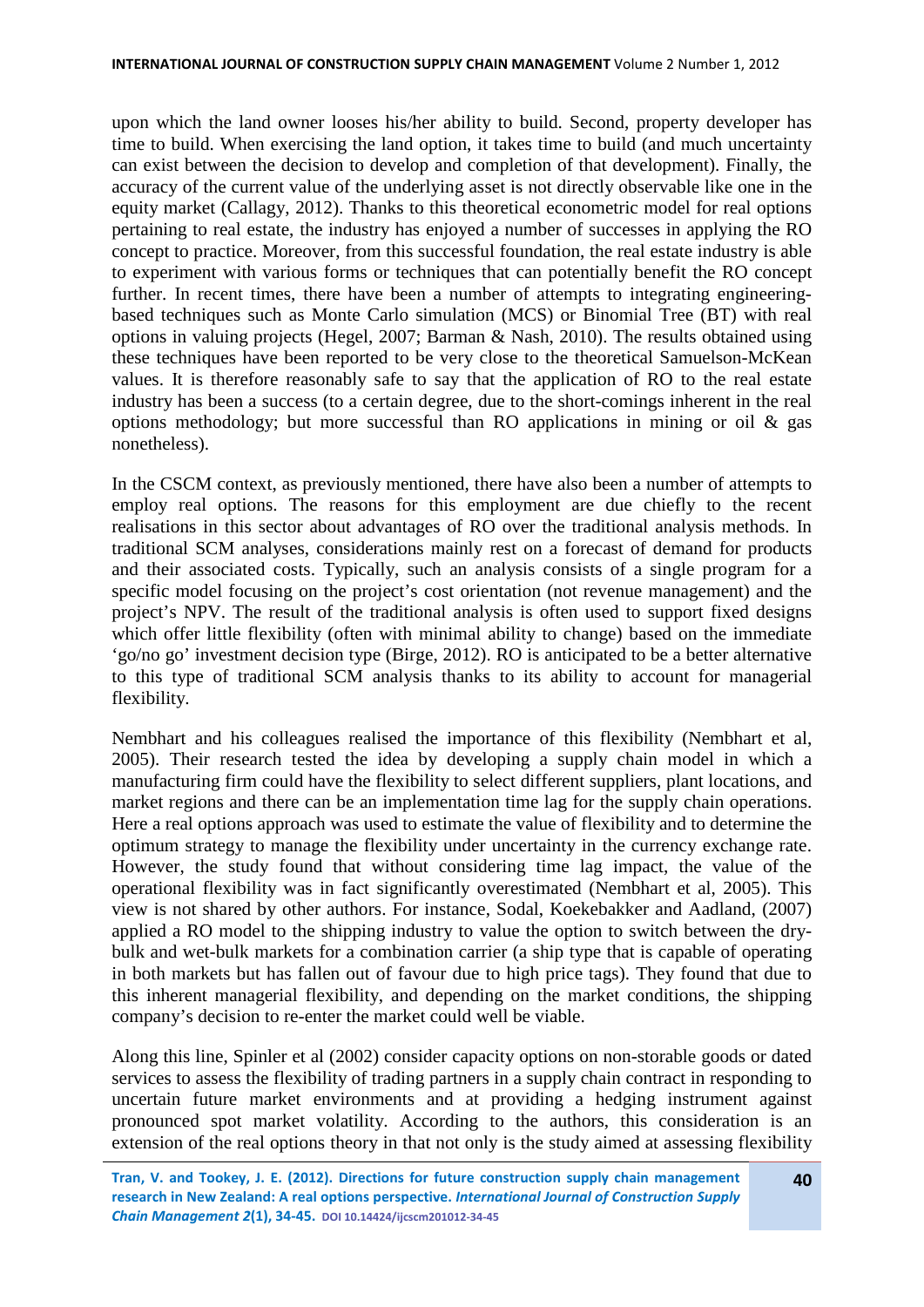as mentioned above but also analyses the efficiency-enhancing impact of contingency contracts. They found that the opportunity of long-term capacity trading and planning provides the seller with an instrument of efficient cost management resulting in lower marginal cost related to long-term capacity allocation as opposed to those associated with allocation on short-notice (Spinler et al, 2002).

Uncertainty and risk reduction is another area of consideration that RO has been widely employed (Martinez, 2009; Dimitrakopolous, 2010). However, there have been a very small number of studies exploring this area in SCM. Cucchiella and Gastaldi (2006) combined the modularisation concept with RO in order to reduce company risk in the SCM context. The concept of modularisation has also been studied in other industries (see, for example, Rodrigues & Armada (2007) and Gamba & Fusari (2009)). Modularisation is more or less based on the lean production/lean management idea. In their study, Cucchiella and Gastaldi (2006) developed a theoretical framework to test possible options which could protect the firm against risk originating from a number of uncertainty sources. They found that the firm's ability to outsource (the outsource option) indeed helped to reduce the risks facing it. Similarly, Hult, Craighead and Ketchen (2010) examined how different types of options perform in supply chain project investments in the face of high levels of uncertainty. The six main options considered in SCM are namely unlocking, stage, deferral, scale, switch use, and abandonment. The study found that performance of options varies; with some options show different values in the supply chain to those offered by firms (Hult et al, 2010).

# **DISCUSSION**

### **Limitations of Supply Chain Management Real Options**

Referencing the work of Tiwana et al (2007), Hult et al (2010) noted that despite RO popularity in various industries, empirical evidence has shown that there seemed to be very few RO studies pertaining specifically to CSCM. This is surprising indeed because: first, uncertainty is commonplace in contemporary construction supply chains (e.g. Kara et al, 2008); and second, there is anecdotal evidence that behaviours of some managers are consistent with real options theory when making supply chain decisions (Hult et al, 2010). Since good practices in supply chain management is important because of their direct influences on the competition in the market place, it is therefore important to develop a more complete understanding of RO and their role for decision making in the CSCM context. Specifically, this requires the development as well as empirical assessment of a supply chain option theory.

To date, all studies on RO in the CSCM context are not based on a theoretical background tailored specific for SCM. Unlike the real estate industry, where a specific real options theory has been developed for and widely accepted within the sector (the Samuelson-McKean formula), RO in the SCM area is more or less based on theories derived from other industries such as infrastructure, engineering or mining. Even though this practice may show some promising results when applying to some aspects in the supply chain pipeline, it still does not reflect the real nature of the whole construction supply chain network; nor does it prove (or disprove) the applicability of RO in CSCM. Hence, a complete theoretical understanding of this subject matter pertaining specifically to CSCM is urgently needed in order build a foundation upon which CSCM practitioners and researchers can work.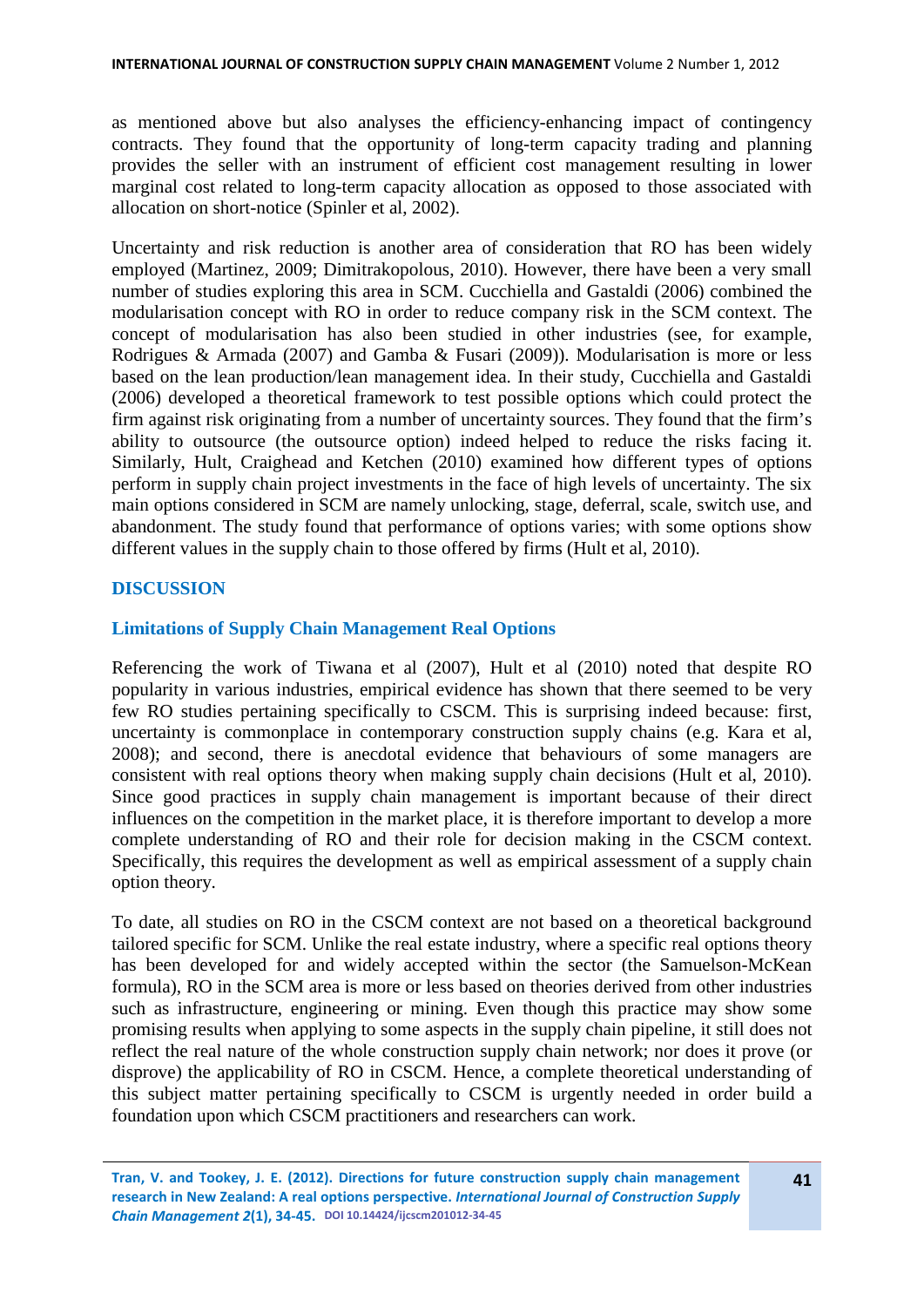The problem of applying the real options concept to SCM without a foundation theoretical framework is exacerbated further by researchers eager to extend the RO concept in their SCM studies in order to 'enhance' its applicability. This approach is very dangerous because it is analogous to the "blind men and an elephant" situation, where different theories can emerge but all do not cover the whole issue. Therefore, it is safe to say that RO extensions, such as those of Spinler et al (2002) and Hult et al (2010), are premature.

## **Potentials for Research of SCM Real Options in New Zealand and Worldwide**

A big, if not the biggest, challenge currently facing real option researchers worldwide is the viability and acceptability of the proposed real option theory in the CSCM area. It has been observed that it is very rare to have a new theory capable of reshaping the views of scholars and managers introduced (Hult et al, 2010). But due to successes that real option theory has offered to other industries, we believe that it can add significant value to the CSCM sector. A comprehensive RO theory tailored specifically to the CSCM sector will help to improve economic values of construction projects through their supply chains. This should add significant value to client organisations by empowering them with a good understanding of their projects as well as providing them with an additional decision making tool.

Due to New Zealand's relative small size and its innovative nature (the Kiwi ingenuity), research programme in construction supply chain real options will allow New Zealand to become world leader in this area, analogous to the likes of Japan, the world leader in the Justin-Time concept, France (Geostatistics), the UK (Contract/Procurement Management), the USA (Real Estate real options) and Canada or Australia (natural resources real options). To this end, there is an urgent need for a research programme in New Zealand that focuses on the development of a real option theory that pertains specifically to the construction supply chain management area in order to establish the foundation for further work on this subject matter.

# **Potential for Future Research**

A number of suggested research programmes are listed below:

- a) Development of a theoretical framework
- b) Testing the theoretical model on scenarios as outlined previously (by Hult et al, 2010); e.g. calculating values of phased delivery etc
- c) Verification of the theoretical model (by using various RO approaches-Monte Carlo Simulation or Binomial Tree etc)
- d) Extending of the theoretical CSCM RO (as in the case of Spinler et al (2002) and Hult et al (2010) and compare against their results)

These research programmes could be carried out collaboratively between universities in New Zealand in order to achieve maximum value for the construction supply chain sector. Specifically, a theoretical CSCM framework developed from this programme should be comprehensive enough to be used as a baseline for further developments. The framework should therefore be mathematically sound. As a result, experts in areas of construction supply chain management and mathematics need to work together closely in order to meet the requirement.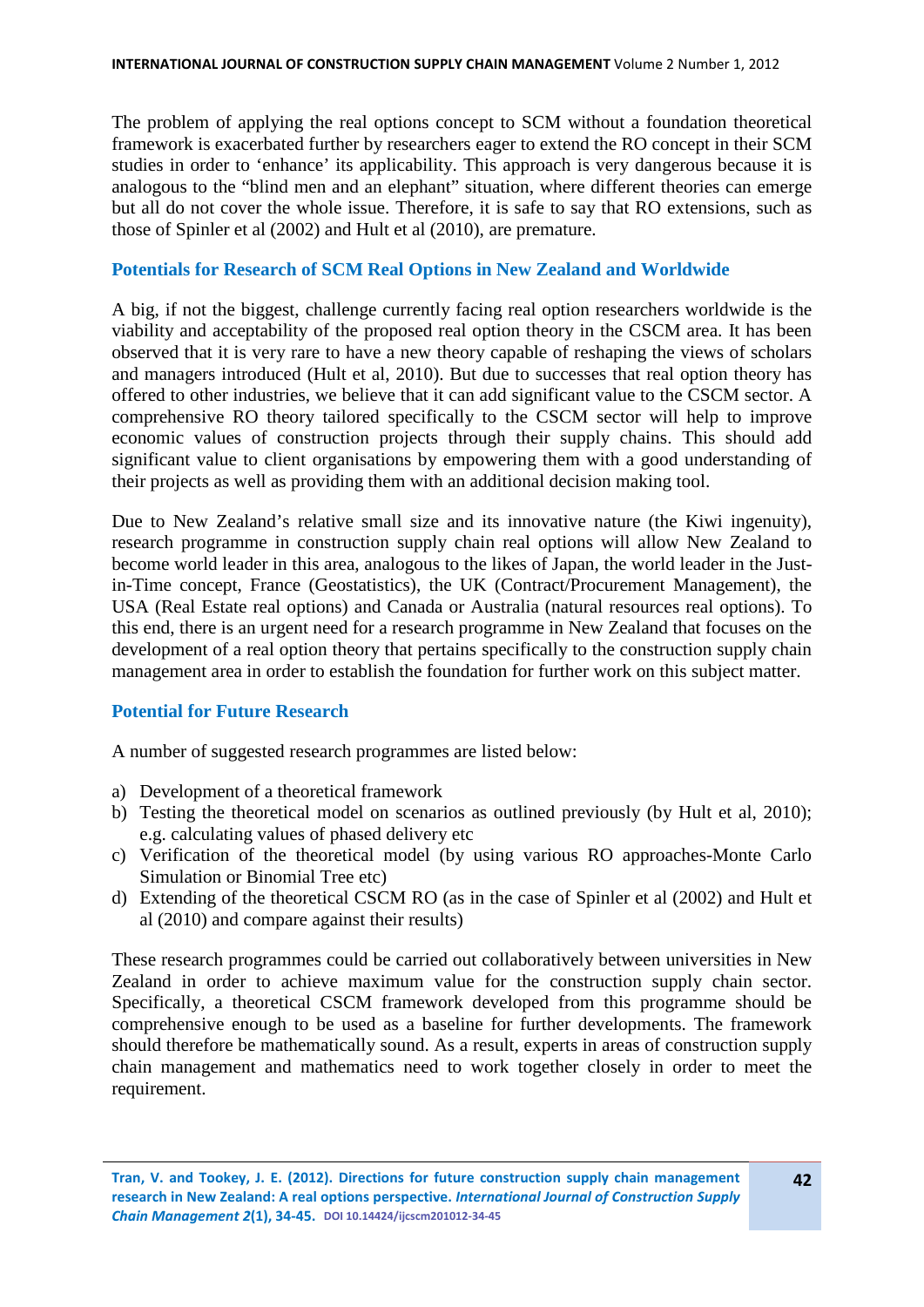#### **CONCLUDING REMARKS**

This paper has reviewed all recent literature pertaining to real options and real options applied to the construction supply chain management area. While it has been universally accepted that the real option concept is useful, it is apparent that the concept is not very widely used in the CSCM sector. Of the very limited applications of RO to this sector, the results are somewhat debatable. There are a number of reasons for such limitation. First, there is a lack of a rigorous theoretical RO framework pertaining specifically to CSCM. As a result, all recent SCM RO studies are based off RO theories or models developed for other sectors (engineering, infrastructure, natural resources). While it is useful to use such models, but since they are designed to serve their specific purposes (to model options in those areas), these models may not be representative to cases applied to the CSCM sector. Second, any attempts to extend the real option concept to wider uses in the CSCM are premature due to the lack of facility to test such extensions against the base cases. While it is tempting to apply the RO concept to a wide range of areas, one must balance between that temptation and the "blind men and the elephant" pitfall because it is dangerous to develop a theory when one does not have the overall picture of what the theory should cover.

Upon finding these gaps, a research programme pertaining to CSCM in New Zealand was proposed. It is intended that the programme will help to enhance the current understanding of RO in this area and in the process develop a comprehensive theory for RO application in New Zealand CSCM. This research programme in turn will help to elevate New Zealand's credibility in CSCM research.

#### **REFERENCES**

- Barman, B. and Nash, K. (2007). A Streamlined Real Options Model for Real Estate Development. Department of Urban Studies and Planning, Massachusett Institute of Technology; Unpublished Thesis: Master of Science in Real Estate Development.
- Birge, J. R. (2012). Real-Options Valuation and Supply-Chain Management. Northwestern University; Lecture Notes.
- Callagy, R. (2012). Option Theory and Land Development. MIT Sloan; Lecture Notes
- Chiara, N., Garvin, M. J. and Vecer, J. (2007). Valuing Simple Multiple-Exercise Real Options in Infrastructure Projects. *Journal of Infrastructure Systems, 13*(2), 97-104
- Christopher, M. and Peck, H. (2002). Building the Resilient Supply Chain, Cranfield School of Management; Report
- Cucchiella, F. and Gastaldi, M. (2006). Risk management in supply chain: A real option approach. *Journal of Manufacturing Technology Management, 17*(6), 700-720
- Dimitrakopoulos, R. (2010). Stochastic mine planning: methods, examples and value in an uncertain world. Advances in Orebody modelling and strategic mine planning. AusIMM Conference; Melbourne.
- Dimitrakopoulos, R., Martinez, L. and Ramazan, S. (2007). A maximum upside/minimum downside approach to the traditional optimization of open pit mine design. *Journal of Mining Science, 43*(1), 73-82
- Dimitrakopoulos, R. and Sabour, S. (2007). Evaluation mine plans under uncertainty: Can real options make a difference? *Resources Policy, 32*, 1-10

**Tran, V. and Tookey, J. E. (2012). Directions for future construction supply chain management research in New Zealand: A real options perspective.** *International Journal of Construction Supply Chain Management 2***(1), 34-45. DOI 10.14424/ijcscm201012-34-45**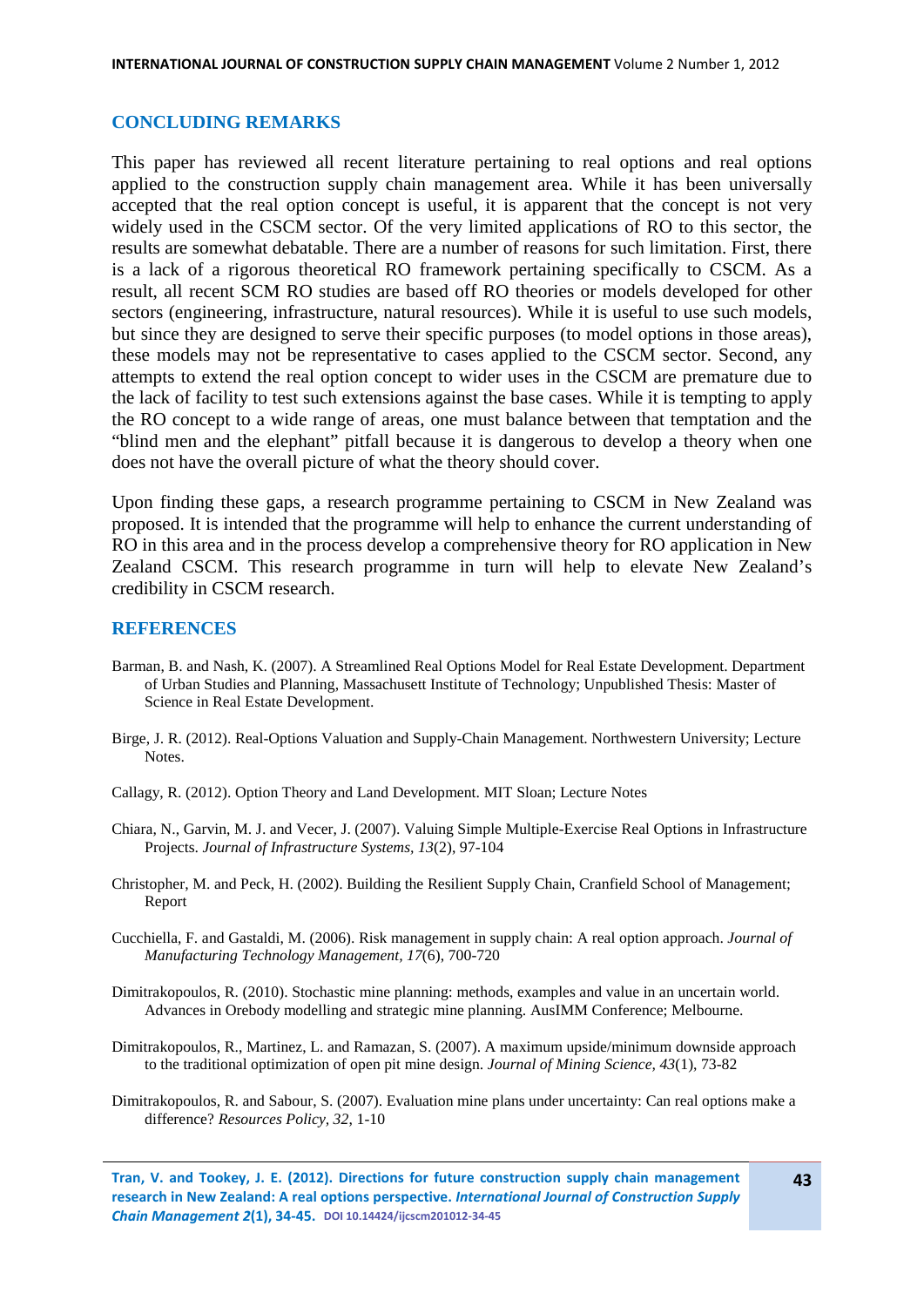- Ford, D., Lander, D. and Voy, J. J. (2002). A real options approach to valuing strategic flexibility in uncertain construction projects. *Construction Management and Economics, 20,* 343-351
- Gamba, A. and Fusari, N. (2009). Valuing modularity as a real option. *Management Science, 55*(11), 1877-1896
- Greeves, J. T., Stoll, R. and Tauxe, J. (2010). Risk-Based Performance Assessment of Large Projects. WM2010 Conference, Phoenix, AZ
- Greenwood, D. J. (2001). Subcontract procurement: Are relationships changing? *Construction Management and Economics, 19,* 5-7
- Guma, A. C. (2008). A Real Options Analysis of a Vertically Expandable Real Estate Development. Department of Urban Studies and Planning, Massachusetts Institute of Technology; Unpublished Thesis: Master of Science in Real Estate Development.
- Hatmoko, J. and Scott, S. (2010). Simulating the impact of supply chain management practice on the performance of medium‐sized building projects. *Construction Management and Economics, 28*(15), 35-49
- Hengels, A. (2005). Creating a Practical Model Using Real Options to Evaluate Large-Scale Real Estate Development Projects. Department of Architecture, Massachusett Institute of Technology; Unpublished Thesis: Master of Science in Real Estate Development.
- Hult, G., Craighead, C. W. and Ketchen, D. J. (2010). Risk uncertainty and supply chain decisions: A real options perspective. *Decision Sciences Journal 41*(3), 435-458
- Kaare, K. and Koppel, O. (2012). Improving the road construction supply chain by developing a national level performance measurement system: The case of Estonia. *International Journal of Social and Human Sciences, 6,* 225-231
- Kale, S. and Arditi, D. (2001). General Contractor's relationships with subcontractors: A strategic asset. *Construction Management and Economics, 19,* 541-549
- Kara, S., Kayis, B. and Gomez, E. (2008). Managing supply chain risks in multi-site, multi-partner engineering projects. *IBIMA 5*, 100-112
- Kim, K. (2003). Real Options: A Way to Deal With Market Uncertainty in Real Estate Development Projects. Department of Architecture, Massachuset Institute of Technology; Unpublished Thesis: Master of Science in Real Estate Development.
- Koskela, L. (1992). Application of the new production philosophy to construction. Stanford University, CIFE Technical Report # 72
- Martinez, L. (2009). Why accounting for uncertainty and risk can improve final decision-making in strategic open pit mine design? Project Evaluation Conference. Melbourne, Victoria.
- Nembhart, H., Shi, L. and Aktan, M. (2005). A real-options-based analysis for supply chain decisions. *IIE Transactions, 37*, 945-956
- Neufville, R. D. (2003). Real Options in Supply Chain Management, MIT; Lecture Notes
- O'Brien, W., Formoso, C., London, K. and Vrijhoef, R. (2008). Construction Supply Chain Management Handbook, CRC Press.
- O'Brien, W. J. (2000). Construction supply-chain management: A vision for advanced coordination, costing, and control, University of Florida; Report
- Rodrigues, A. and Armada, M. J. R. (2007). The valuation of modular projects: A real options approach to the value of splitting. *Global Finance Journal, 18,* 205-227
- **Tran, V. and Tookey, J. E. (2012). Directions for future construction supply chain management research in New Zealand: A real options perspective.** *International Journal of Construction Supply Chain Management 2***(1), 34-45. DOI 10.14424/ijcscm201012-34-45**